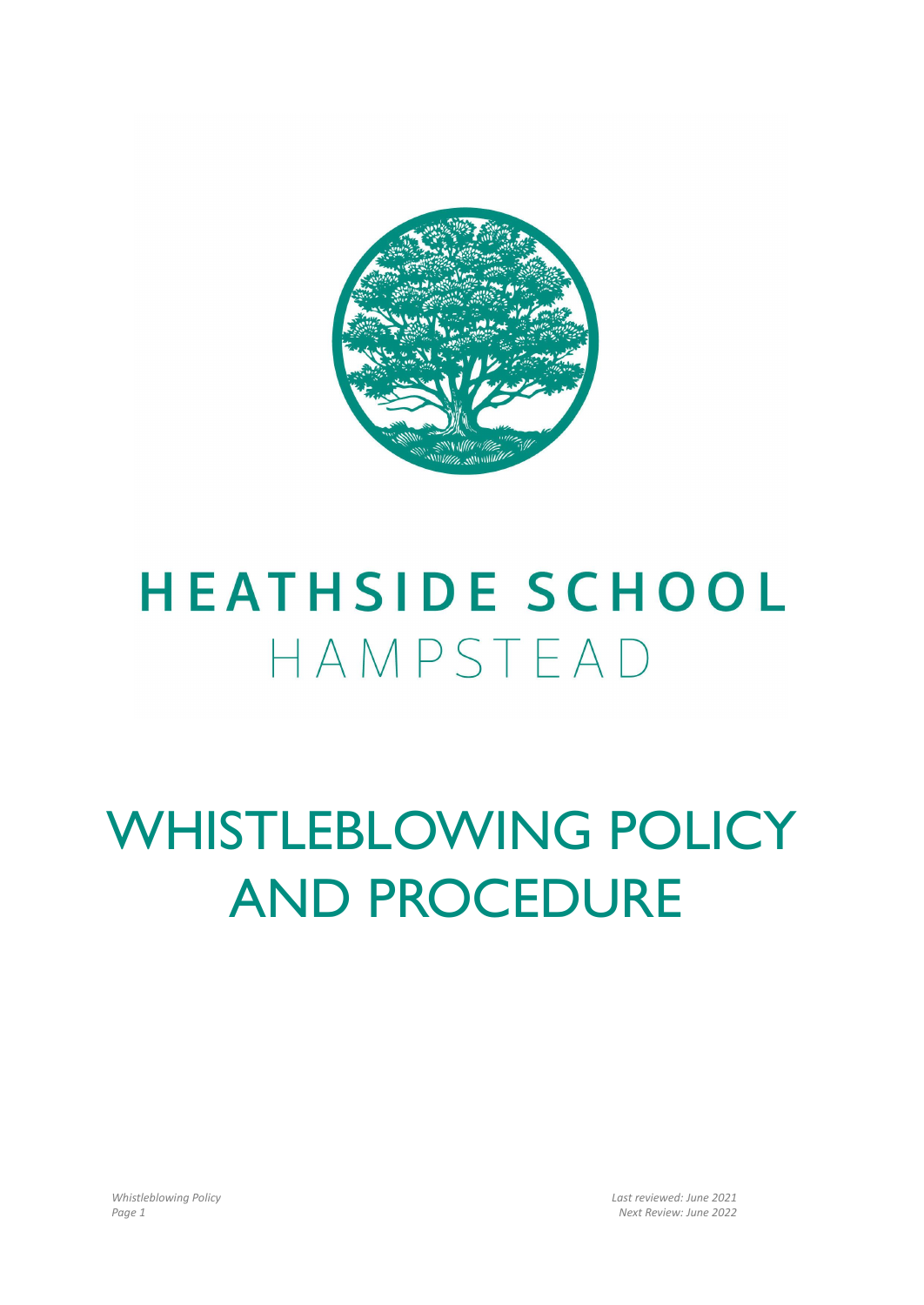## Introduction

Our school expects to run all aspects of school business and activity with full regard for high standards of conduct and integrity. It also expects all staff to maintain high standards in accordance with all of the School's policies and procedures. In the event that members of school staff, parents, or the school community at large become aware of activities which give cause for concern, the school has established the following Whistle Blowing Policy which acts as a framework to allow concerns to be raised confidentially and provides for a thorough and appropriate investigation of the matter to bring it to a satisfactory conclusion.

A culture of open communication and accountability is encouraged to help prevent such situations involving criminal, illegal or inappropriate activities occurring, and to address them when they do occur.

This procedure is an addition to normal line management procedures. Staff should always first consider using normal line management for raising concerns. This procedure is only for the purpose of raising concerns about wrongdoing and is not a substitute or alternative for existing procedures such as Grievance and Disciplinary Procedures for staff or the School's Complaints Procedure.

This procedure should only be used when all other existing procedures are felt to be inappropriate or when a member of staff, for whatever reason, feels inhibited in going through the normal line management. The existence of this procedure does not prevent staff from raising concerns through their trade union if they so wish. The procedure is therefore not a route through which employees can raise concerns about their perception of mismanagement or weak management, rather than malpractice.

# Aims of Policy

- To encourage staff to report suspected wrongdoing as soon as possible, in the knowledge that their concerns will be taken seriously and investigated as appropriate, and that their confidentiality will be respected;
- To provide staff with guidance as to how to raise those concerns;
- To reassure staff that they should be able to raise genuine concerns in good faith without fear of reprisals, even if they turn out to be mistaken.

This policy takes account of the Whistleblowing Arrangements Code of Practice issued by the British Standards Institute and Public Concern at Work.

This policy is provided for guidance to all members of staff at the School and the School reserves the right to amend its content at any time.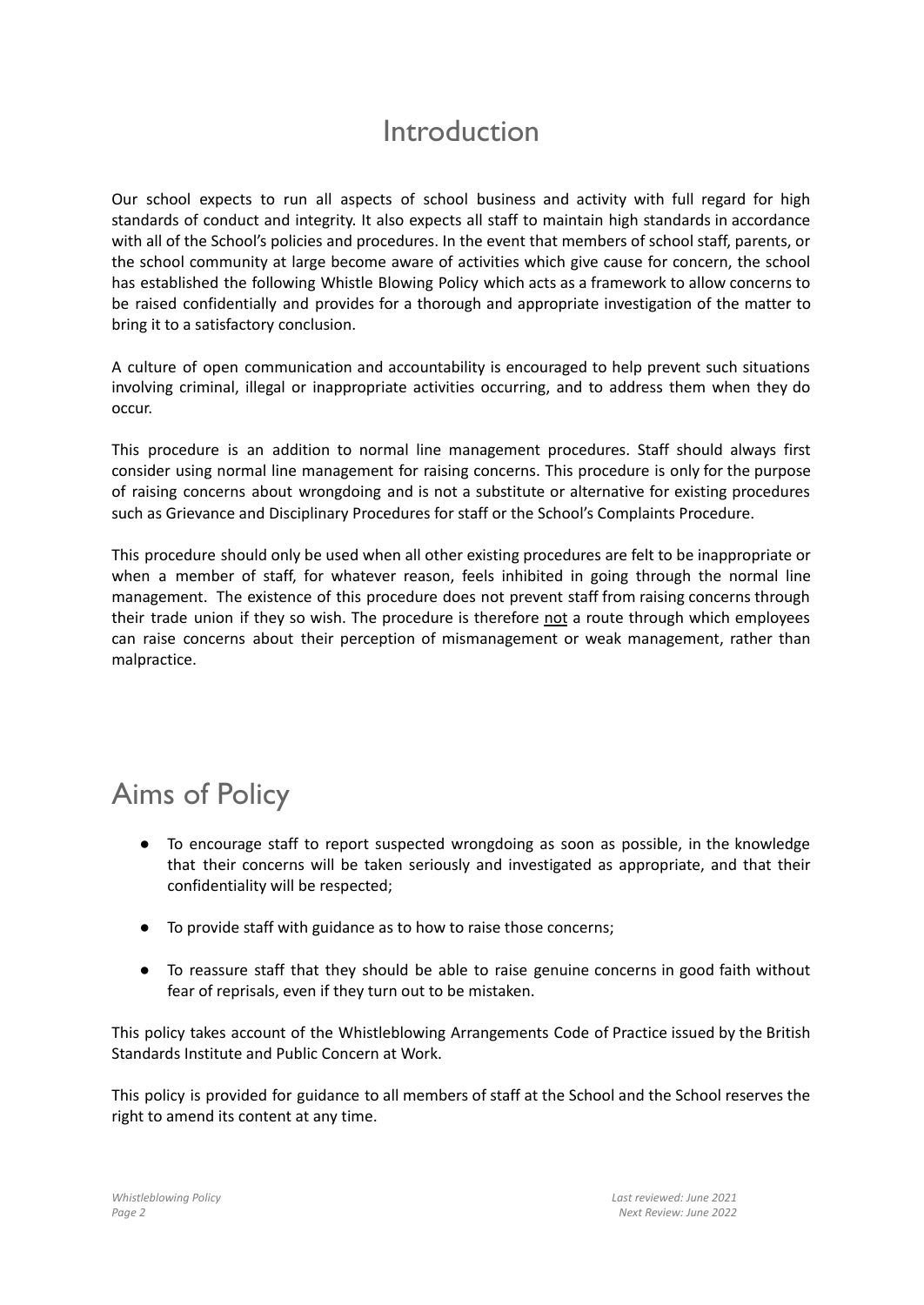This Policy reflects the School's current practices and applies to all individuals working at all levels of the organisation, including the Head teacher, and members of the Senior Leadership Team, employees, consultants, contractors, trainees, part-time and fixed-term workers, casual and agency staff (collectively referred to as "Staff" in this policy) who are advised to familiarise themselves with its content.

# What is whistleblowing?

Whistleblowing is the disclosure of information which relates to suspected wrongdoing or dangers at work. This may include:

- criminal activity;
- child protection and/or safeguarding concerns; \* See note at the end of this policy
- miscarriages of justice;
- danger to health and safety;
- damage to the environment;
- failure to comply with any legal or professional obligation or regulatory requirements;
- financial fraud or mismanagement;
- negligence;
- breach of the school's internal policies and procedures including its Code of Conduct;
- conduct likely to damage the School's reputation;
- unauthorised disclosure of confidential information;
- the deliberate concealment of any of the above matters.

## What is a whistleblower

A 'whistleblower' is a person who raises a genuine concern in good faith relating to any of the above. The wrongdoing you disclose must be in the public interest. This means it must affect others, e.g. the general public, pupils, other members of staff.

As a whistleblower you're protected by law - you will not be treated unfairly or lose your job because you 'blow the whistle'.

You can raise your concern at any time about an incident that happened in the past, is happening now, or you believe will happen in the near future.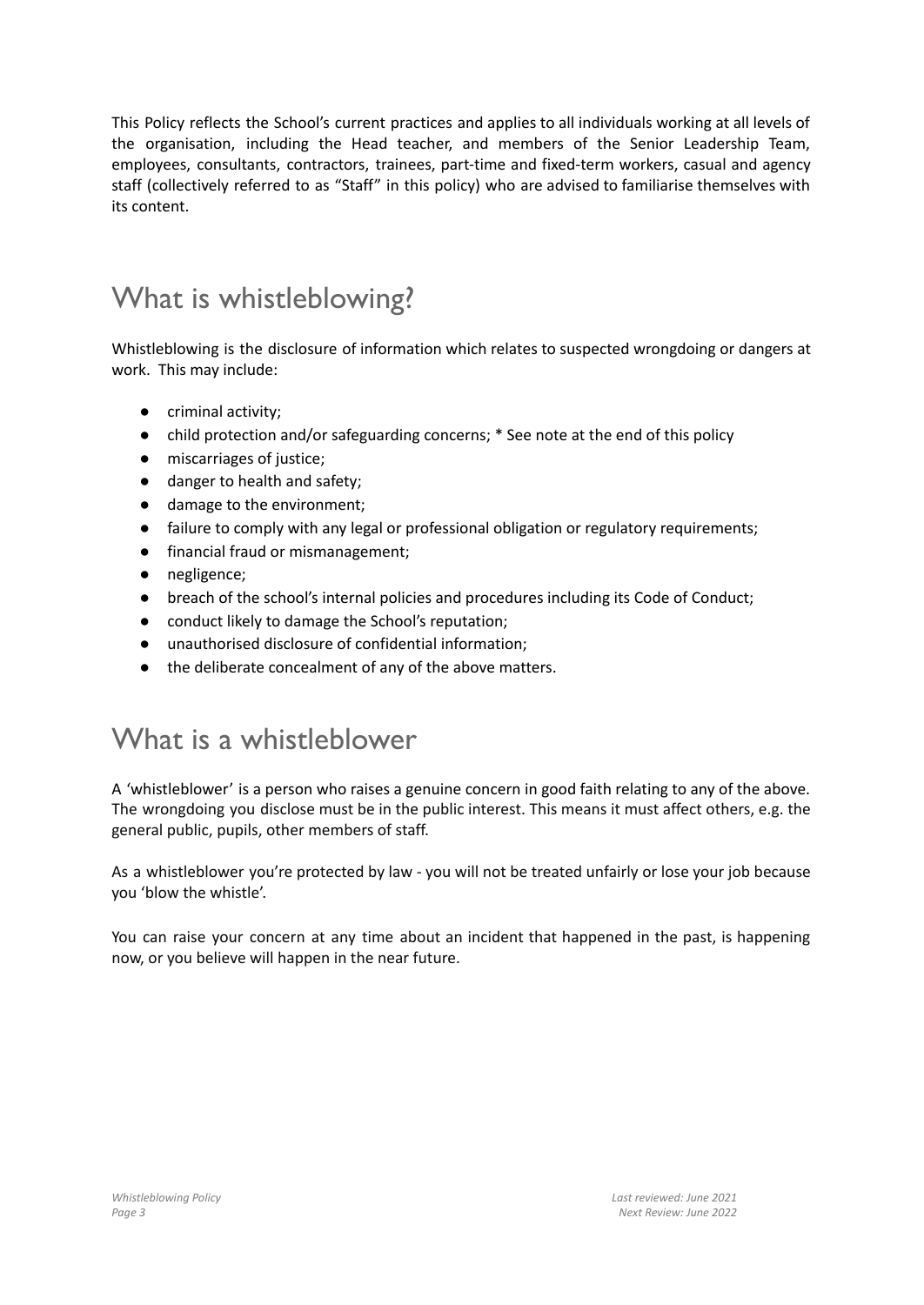# Complaints that count as whistleblowing

You're protected by law if you report any of the following:

- a criminal offence, eg fraud
- someone's health and safety is in danger
- risk or actual damage to the environment
- a miscarriage of justice
- the company is breaking the law, eg doesn't have the right insurance
- you believe someone is covering up wrongdoing

## Complaints that don't count as whistleblowing

Personal grievances (eg bullying, harassment, discrimination) aren't covered by whistleblowing law, unless your particular case is in the public interest.

Report these under the school's grievance policy.

Contact the Advisory, Conciliation and Arbitration Service (ACAS) for help and advice on resolving a workplace dispute.

**ACAS helpline** Telephone: 0300 123 1100 Monday to Friday, 8am to 6pm

If Staff are uncertain whether something is within the scope of this policy they should seek advice from the Headteacher and if the matter is in relation to an alleged wrongdoing by the Headteacher then Staff should seek the advice of another member of the senior leadership team or one of the senior managers at Dukes Education

## Raising a whistleblowing concern

The School hopes that in many cases Staff will be able to raise any concerns with their Line Manager, speaking to them in person or putting the matter in writing if they prefer. They may be able to agree a way of resolving a concern quickly and effectively.

However, where the matter is more serious, or you feel that your Line Manager has not addressed your concern, or you prefer not to raise it with them for any reason, you should contact another member of the Senior Leadership Team or the Headteacher.

Staff may bring a colleague or trade union representative to any meetings under this policy who must respect the confidentiality of the disclosure and any subsequent investigation.

The School will take notes and produce a written summary of the concern raised and provide the 'whistleblower' with a copy as soon as practicable after the meeting. The School will also aim to give the ''whistleblower'' an indication of how it proposes to deal with the matter.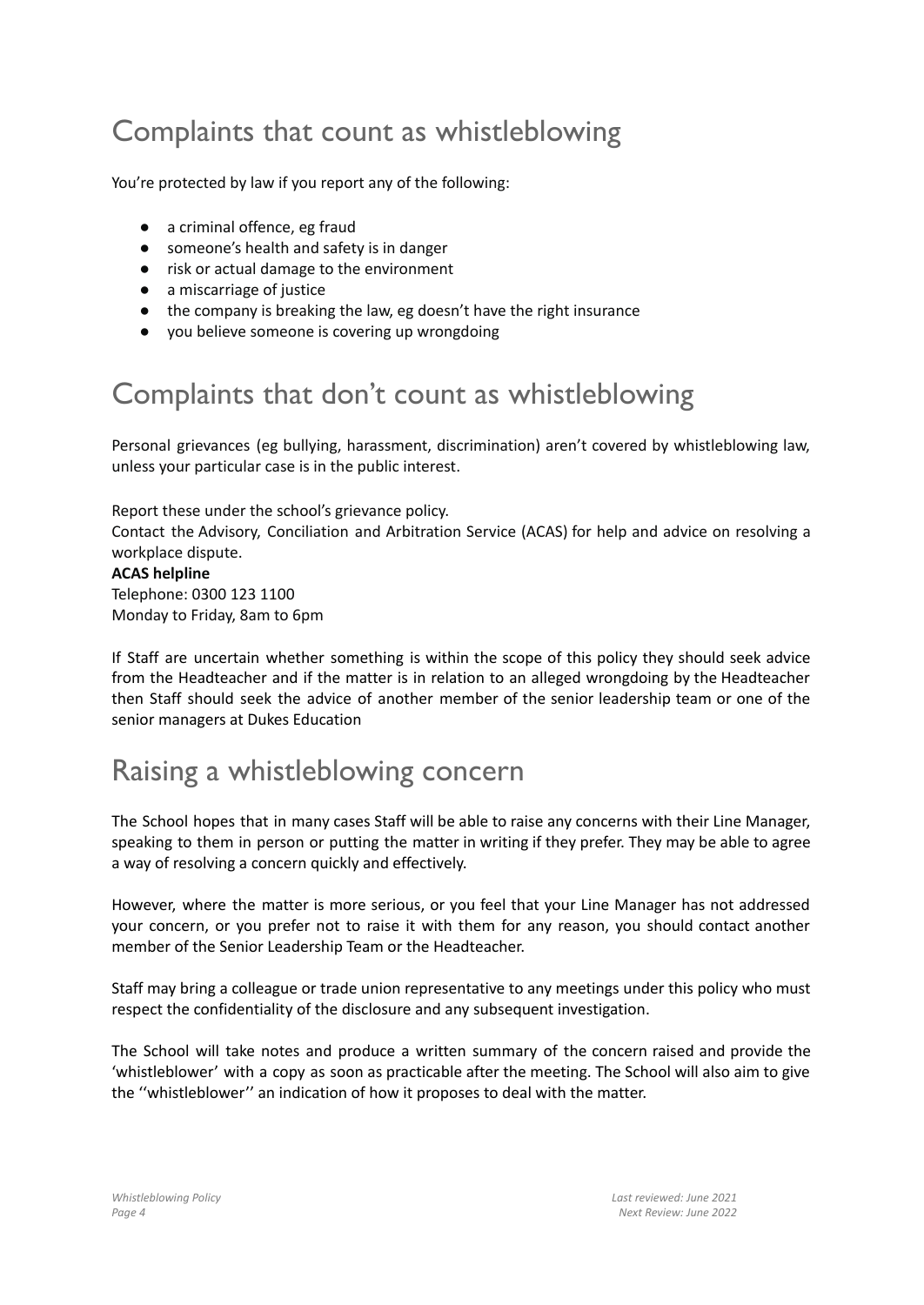# **Confidentiality**

The School hopes that Staff will feel able to voice whistleblowing concerns openly under this policy. However, if a member of staff wants to raise his or her concern confidentially, the School will endeavour to keep his or her identity secret in so far as it is possible to do so when following this policy and procedure. If it is necessary for anyone investigating that member of staff's concern to know the 'whistleblower's identity, the School will discuss this with the member of staff first.

The School does not encourage Staff to make disclosures anonymously. Proper investigation may be more difficult or impossible if the School cannot obtain further information. It is also more difficult to establish whether any allegations are credible and have been made in good faith. 'Whistleblower's who are concerned about possible reprisals if their identity is revealed should come forward to one of the contacts listed above and appropriate measures can then be taken to preserve confidentiality.

If an individual misuses the policy and procedure e.g. by making malicious or repeated unsubstantiated complaints against colleagues this could give rise to action under the School's Disciplinary Procedure.

If you are in any doubt you can seek advice from Public Concern at Work, the independent whistleblowing charity, who offer a confidential helpline. Their contact details are:

Public Concern at Work (Independent whistle-blowing charity)

Helpline: 020 7404 6609 E-mail: [whistle@pcaw.co.uk](mailto:whistle@pcaw.co.uk) Website: [www.pcaw.co.uk](http://www.pcaw.co.uk/)

## External disclosures

The aim of this policy is to provide an internal mechanism for reporting, investigating and remedying any wrongdoing in the workplace. In most cases Staff should not find it necessary to alert anyone externally.

The law recognises that in some circumstances it may be appropriate for Staff to report their concerns to an external body such as a regulator. It will very rarely if ever be appropriate to alert the media. We strongly encourage you to seek advice before reporting a concern to anyone external. The independent whistleblowing charity, Public Concern at Work, operates a confidential helpline. They also have a list of prescribed regulators for reporting certain types of concern.

Whistleblowing concerns usually relate to the conduct of School Staff, but they may sometimes relate to the actions of a third party, such as a service provider. The law allows Staff to raise a concern in good faith with a third party, where the member of staff reasonably believes it relates mainly to their actions or something that is legally their responsibility. However, Staff are encouraged to report such concerns internally first. Staff should contact one of the other individuals set out above for guidance.

Normally, you should first raise your concern internally, for example with your line manager or Headteacher.. If you prefer not to do this, or you have tried and been dissatisfied with the results you can email Aatif Hassan or Glenn Hawkins of Dukes Education [\(aatif.hassan@dukeseducation.com](mailto:aatif.hassan@dukeseducation.com) or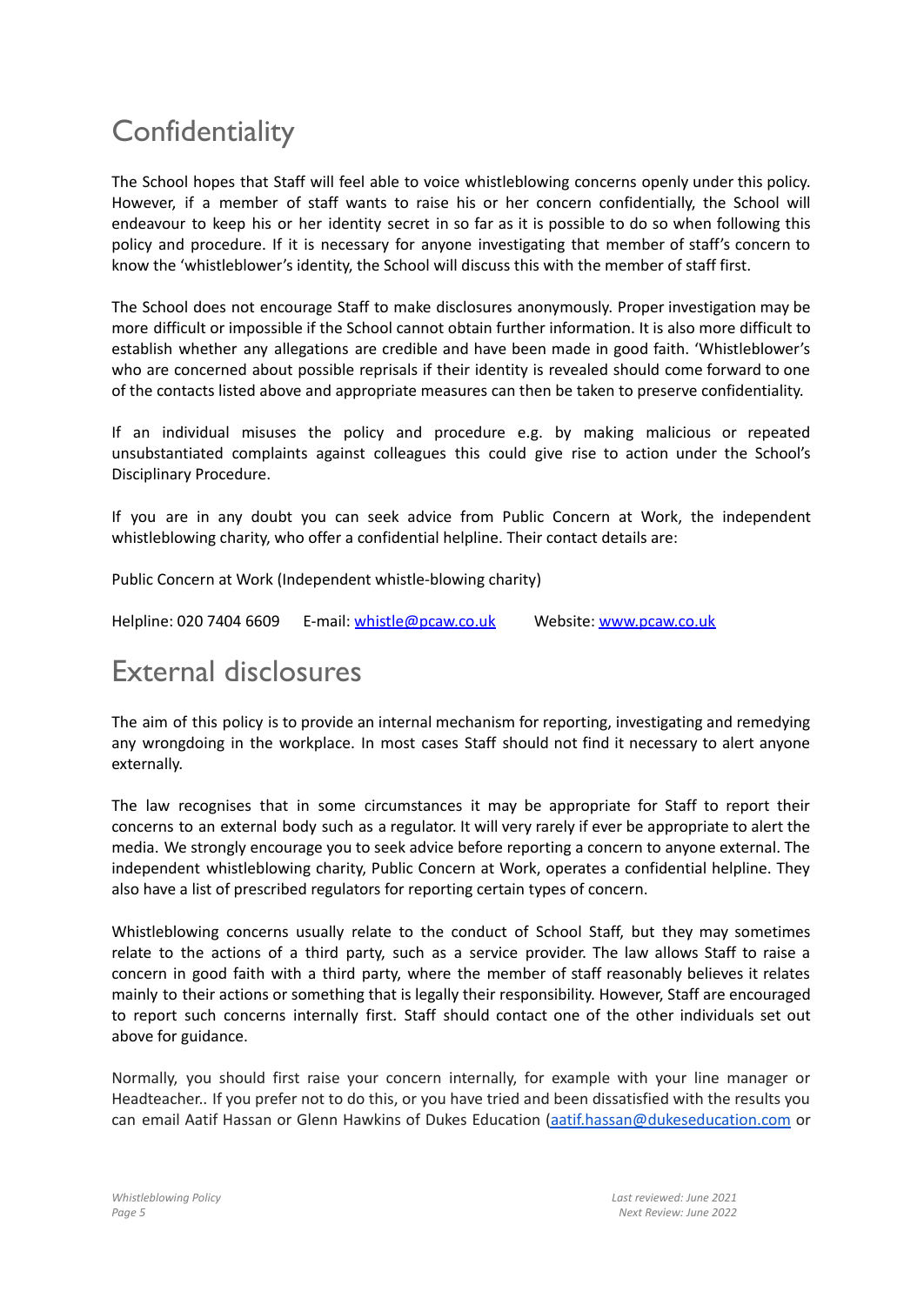[glenn.hawkins@dukeseducation.com](mailto:glenn.hawkins@dukeseducation.com)). If all else fails then contact Ofsted's dedicated Whistleblowing Hotline (**0300 123 3155**). It is staffed from 8am to 6pm, Monday to Friday.

#### Investigation and outcome

Once a member of Staff has raised a concern, the School will carry out an initial assessment to determine the scope of any investigation. The School will inform the 'whistleblower' of the outcome of its assessment. The member of staff raising the concern may be required to attend additional meetings in order to provide further information.

In most cases a panel of three senior staff (or the Governing Body if the issue concerns the Headteacher) will investigate any issue. In rare cases, the School may appoint an investigator or team of investigators including Staff with relevant experience of investigations or specialist knowledge of the subject matter. The investigator(s) may make recommendations for change to enable the School to minimise the risk of future wrongdoing.

The School will aim to keep the member of staff informed of the progress of the investigation and its likely timescale. However, sometimes the need for confidentiality may prevent the School from giving specific details of the investigation or any disciplinary action taken as a result. The member of staff is required to treat any information about the investigation as strictly confidential.

If the School concludes that a 'whistleblower' has made false allegations maliciously, in bad faith or with a view to personal gain, the 'whistleblower' will be subject to disciplinary action under the School's Disciplinary Procedure.

Whilst the School cannot always guarantee the outcome a particular member of staff is seeking, the School will try to deal with the concern fairly and in an appropriate way. If a member of staff is not happy with the way in which his or her concern has been handled, he or she can raise it with one of the other key contacts outlined above.

There are no rights of appeal against any decisions taken under this procedure. However, an employee or the Headteacher has the right to seek external advice.

Any member of staff raising a concern under the procedure will be kept informed of progress by the Headteacher, including, where appropriate, the final outcome. However, in certain circumstances, e.g. where disciplinary action under the School's Disciplinary Procedure has resulted from the concern, it may not be appropriate to provide specific details due to the confidentiality and sensitivity of such matters.

## Protection and support for'whistleblower's

It is understandable that 'whistleblower's are sometimes worried about possible repercussions. The School aims to encourage openness and will support Staff who raise genuine concerns in good faith under this policy, even if they turn out to be mistaken.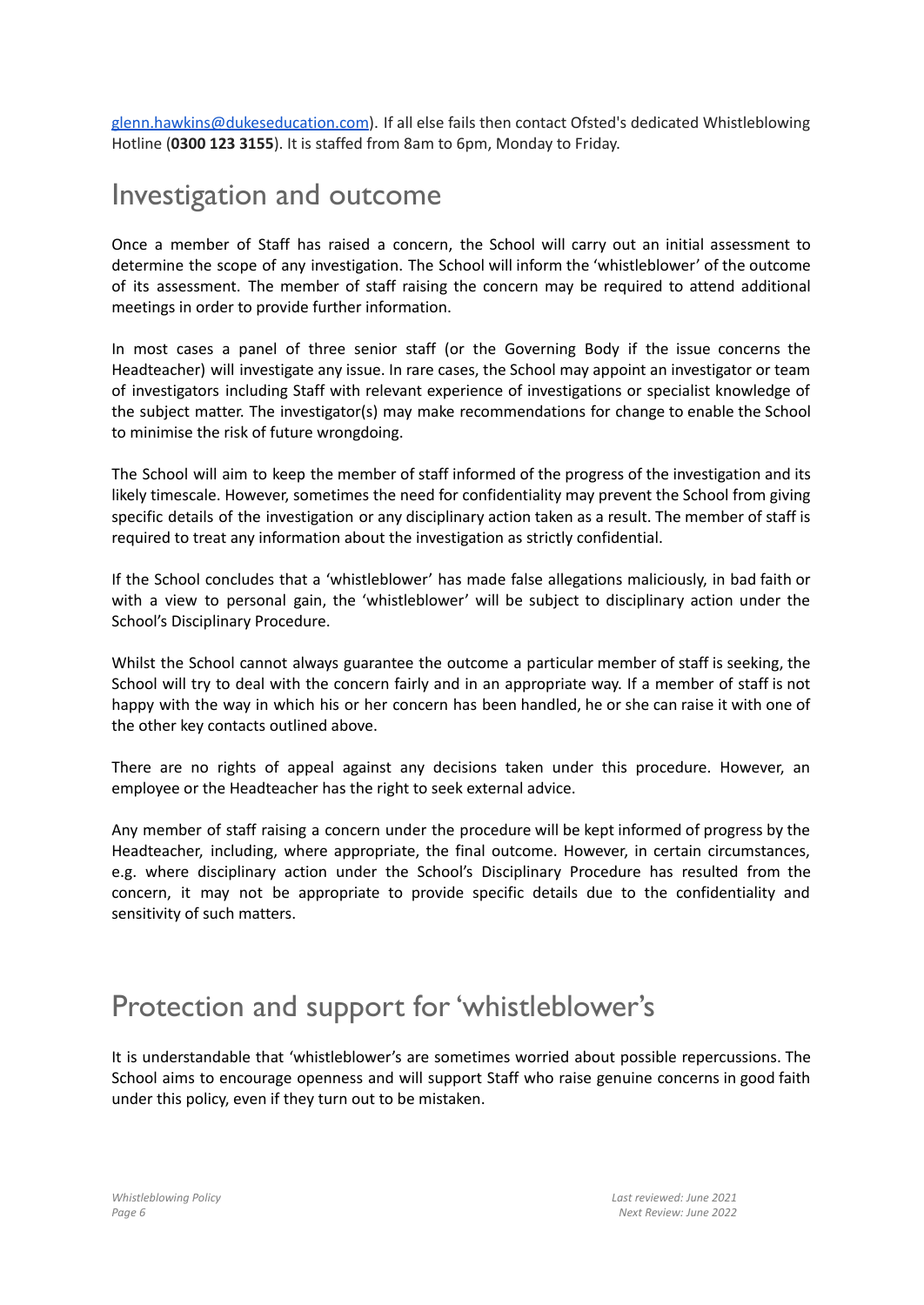Staff must not suffer any detrimental treatment as a result of raising a concern in good faith. Detrimental treatment would include dismissal, disciplinary action, threats or other unfavourable treatment connected with raising a concern. If a member of staff believes that he or she has suffered any such treatment, he or she should inform the Headteacher, or another member of the Senior Management Team, immediately.

Staff must not threaten or retaliate against 'whistleblower's in any way. Anyone involved in such conduct will be subject to disciplinary action.

All Staff are responsible for the success of this policy and should ensure that they use it to disclose any suspected danger or wrongdoing. Staff are invited to comment on this policy and suggest ways in which it might be improved. Comments, suggestions and queries should be addressed to the Headteacher in the first instance.

# Safeguarding

If a member of staff suspects that there is a serious safeguarding issue that they feel that the Headteacher is not taking seriously or that they believe there is a serious safeguarding issue involving the Headteacher they should in the first instance contact either Aatif Hassan (Safeguarding Governor) or Glenn Hawkins (Managing Director) at Dukes Education.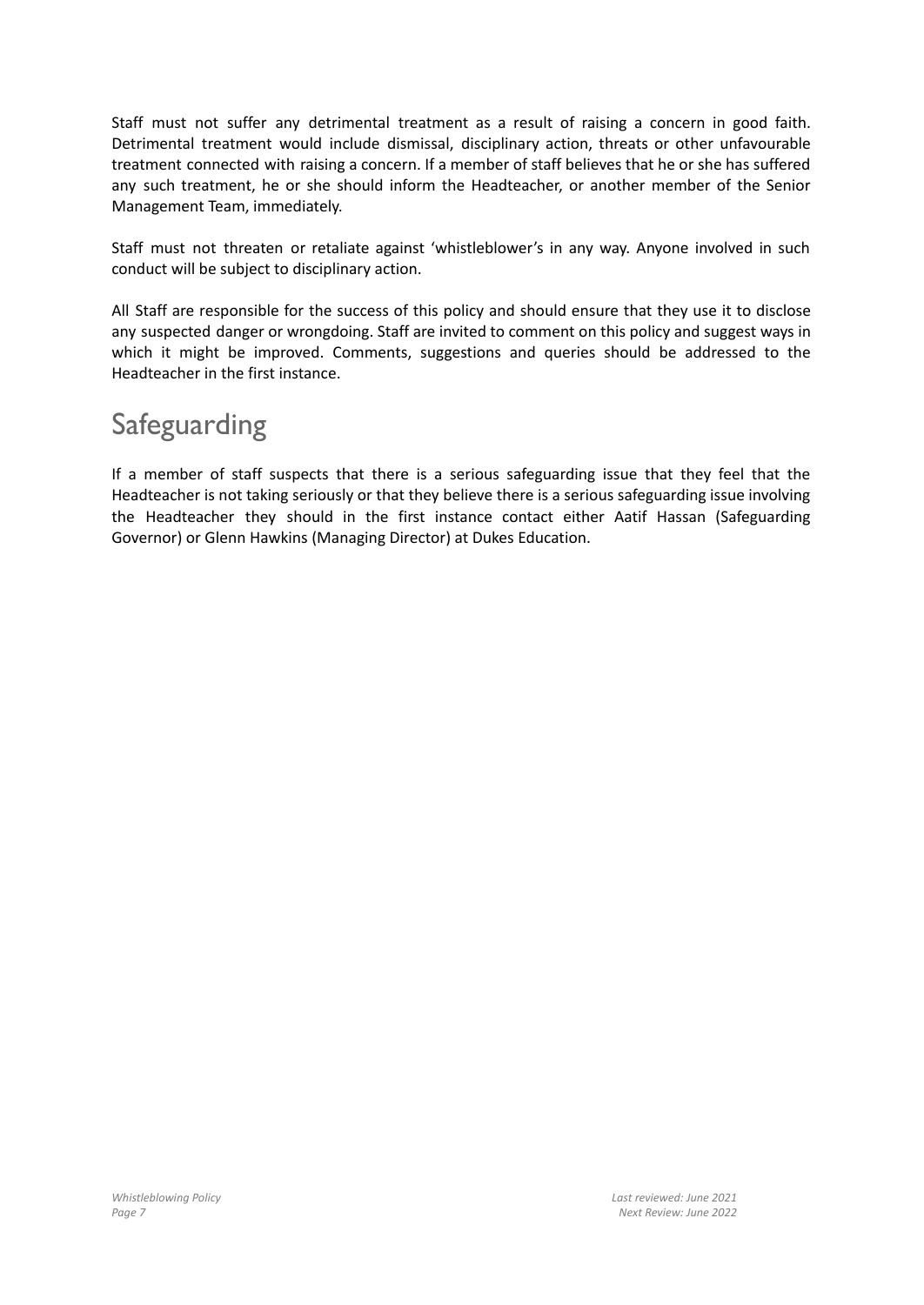# Appendix 1: Don't think what if I'm wrong – think what if I'm right

# Reasons for whistleblowing:

- Each individual has a responsibility for raising concerns about unacceptable practice or behaviour.
- To prevent the problem worsening or widening.
- To protect or reduce risks to others.
- To prevent becoming implicated yourself.

## What stops people from whistle blowing:

- Starting a chain of events which spirals.
- Disrupting the work or project.
- Fear of getting it wrong.
- Fear of repercussions or damaging careers.
- Fear of not being believed.

#### How to raise a concern:

- You should voice your concerns, suspicions or uneasiness as soon as you feel you can. The earlier a concern is expressed the easier and sooner action can be taken.
- Try to pinpoint exactly what practice is concerning you and why.
- Approach your immediate manager, Headteacher, or the Designated Child Safeguarding Lead.
- If your concern is about your immediate Headteacher, or you feel you need to take it to someone outside the school firstly contact Dukes Education, as above, or contact Barnet LADO.
- Make sure you get a satisfactory response don't let matters rest.